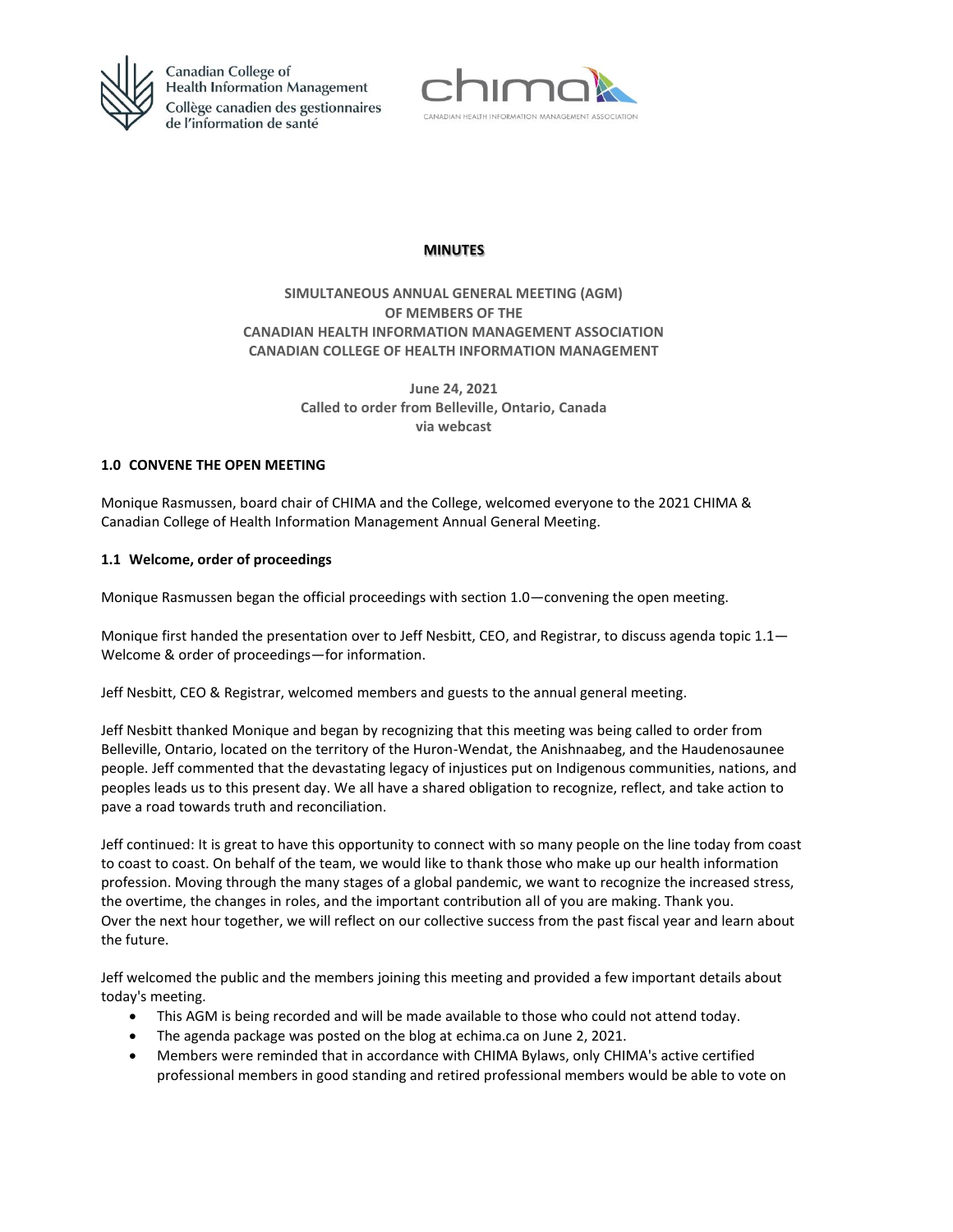



the proceedings of the meeting. When a decision is required, a motion will be put on the screen for you to approve, oppose, or abstain. Voting will occur through online polls with twenty seconds to cast your vote. According to CHIMA bylaws, there shall be no proxy voting at any meeting of the association.

- Non-voting members, students, and affiliates, along with the general public, are welcome to listen in.
- This year's AGM will be in a listen-only mode. Attendees are welcome to submit questions through the GoToWebinar questions pane. They will be prioritized and answered in section 4.0, the town hall.

### **1.2. Call to order, recognition of quorum**

Monique Rasmussen thanked Jeff for those opening statements and moved to item 1.2 on the agenda–Call to order and recognition of quorum–for decision.

Monique officially called to order the 2021 CHIMA & Canadian College of Health Information Management Annual General Meeting at 1:04 pm Eastern Standard Time on June 24, 2021, from Belleville, Ontario, Canada.

Monique continued by recognizing quorum with 384 or more voting members of the organization registered and on the line presently today.

Before proceeding to agenda item 1.3, Monique introduced the other directors joining Jeff and her for today's meeting as board panellists*,* Patricia Visosky, Jennifer Bennett, Keith Denny, Susan Anderson, and Kevin Higgins. Monique reminded the audience they all would be available to take questions during the townhall session and look forward to the generative discussions.

Monique moved to the next order of business by passing the floor to Jennifer Bennett, secretary of the board of directors, joining the meeting today from Halifax, Nova Scotia, to approve last year's meeting minutes.

#### **1.3. Approval: Meeting minutes of the annual general meeting of members on June 11, 2020**

Jennifer Bennett thanked Monique and continued with the presentation of item 1.3—approval of the 2020 annual general meeting minutes dated June 11, 2020.

Jennifer reminded the audience the draft meeting minutes were included in the AGM package published earlier this month. Jennifer informed the audience that no recommended amendments were submitted, and thus, she proceeded with a vote to approve the meeting minutes as written. Jennifer handed it back to Monique to proceed with the motion on the screen.

Monique read the motion on the screen:

The motion on your screen is THAT the meeting minutes of the simultaneous annual general meeting of the Canadian College of Health Information Management and Canadian Health Information Management Association, held June 11, 2020, be accepted as circulated.

We are pleased that Crystal Kearley from Nova Scotia HAS MOVED THE MOTION, and Sarah Madeley FROM Ontario has agreed to SECOND THIS MOTION.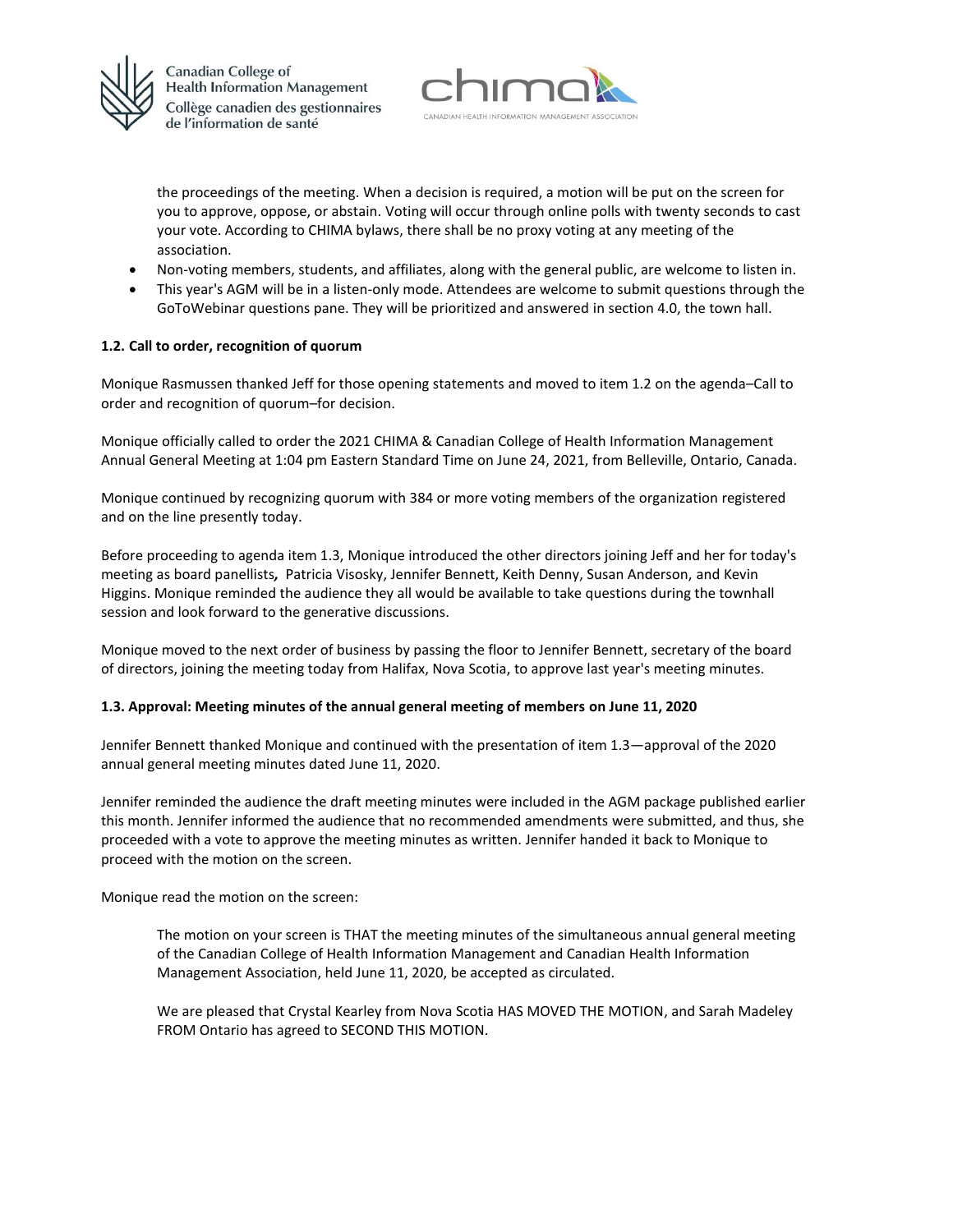



The poll is now open for voting. You have 20 seconds to cast your vote – if you are a CHIMA professional or retired member, please vote now. You will see a voting option appear on your screen. Please take a moment to respond to the choices provided. Your options are to approve, oppose, or abstain.

The poll is now closed. We are tabulating the result.

| Webcast | Total votes $= 264$     |
|---------|-------------------------|
|         | $1$ Approved = 264      |
|         | $\log_{10}$ Opposed = 0 |
|         | $1$ Abstained = 22      |

The motion has been: CARRIED

Monique thanked everyone for voting and thanked Jennifer.

#### **2.0 FISCAL YEAR 2020 – 2021 IN REVIEW**

Monique moved into section 2.0 of the agenda, indicating that the board has been looking forward to presenting the fiscal year 2020–2021 in review. Monique commented they would speak to the four strategic directions and the advancements made towards each. Then this section will conclude with a vote on the 2020–2021 accountability report, which is the full report on the accomplishments and the audited financials. Monique reminded the audience that this report was included in the AGM package's resources.

*405 participants are now in attendance.*

#### **2.1. Increase membership value**

Monique Rasmussen began Agenda item 2.1—increase membership value—for information:

Our organization put innovation, learning, and continuous improvement at the forefront of its initiatives.

Cross-Canada connectivity was made possible by a virtual environment increasing accessibility and usage of association resources from rural to urban centers across Canada.

These efforts were because of our strategic direction to increase membership value. Over the past year, many advancements were made, and I would like to mention a few of them.

Our digital platform launched in April of 2020 and has allowed us to connect and communicate more efficiently with you.

We have moved from our old platform, where approximately 300 professional development offerings would be accessed in a year, to now over 40,000 offerings accessed through the new online platform this past fiscal year.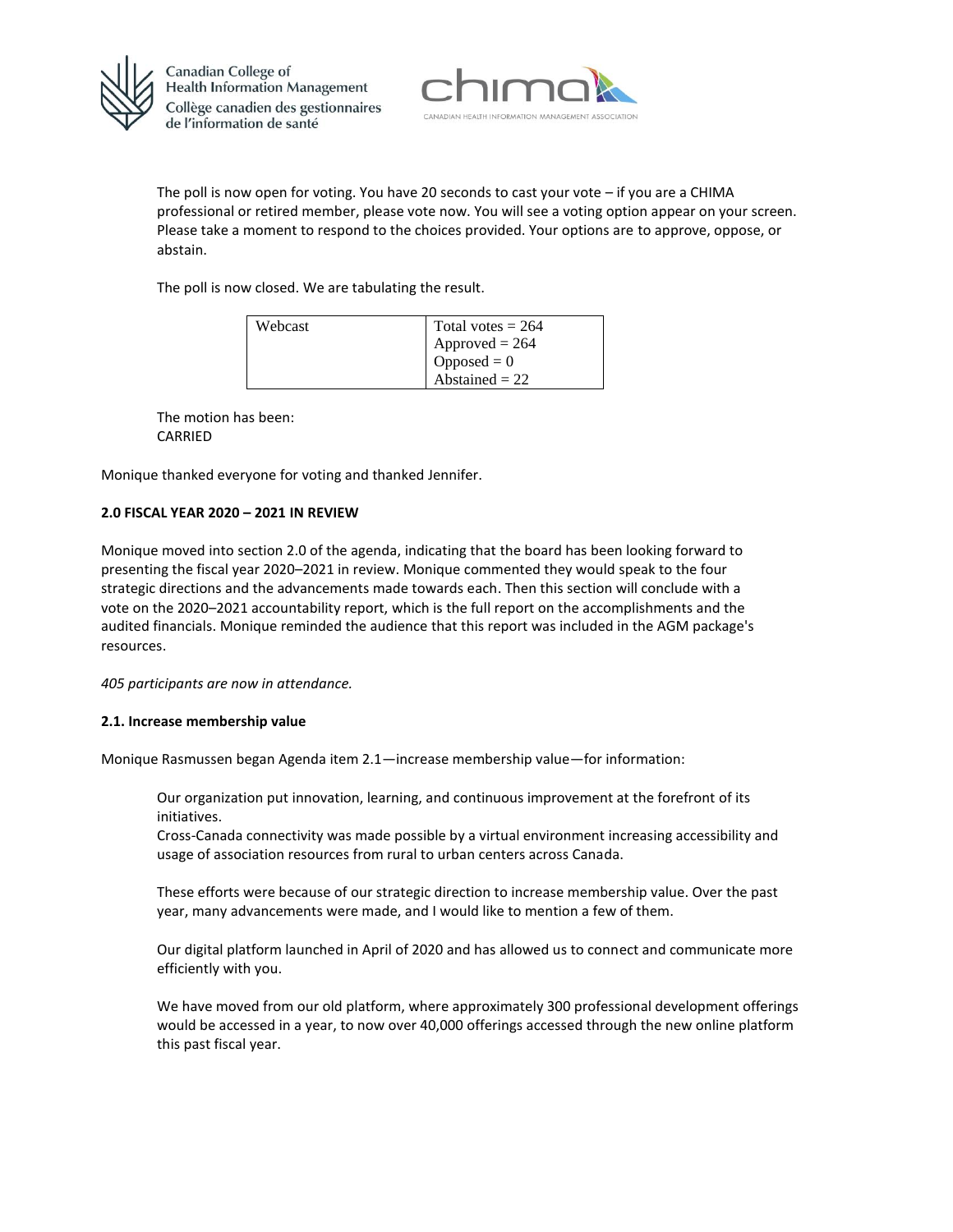



Equipped in the platform is a continuing professional education program tracking system for CPE credits earned by CHIMA's professional members.

For the College's examinations, CHIMA now hosts them using a Canadian proctoring service. In addition, candidates are provided professional, technical support before their examination time to ensure they are comfortable and set up.

The team has also implemented a live chat feature on our website. People have been providing comments saying that the organization is more accessible and responsive to their needs because of this change. This past year 2,403 services have been through the live chat feature.

Our events became virtual with the onset of the pandemic. Many have been recorded and uploaded into CHIMA's learning management system. HIP Week 2020 had over 890 people accessed a full pass, and our academic programs across the country leveraged this and our privacy series as teaching resources in classrooms across the country during the pandemic. We broke records during January's cardiology chart review - a live coding education session. Over 2300 people registered! In total, 8,201 people registered for CHIMA-hosted events.

Even this AGM is a sign of success; in the past, 100 to 150 people would register, and today we now have present over 414 people.

Our CHIMA connection newsletter is increasingly more relevant with professional and timely content that is emailed to subscribers at the end of each month. One member noted that they look forward to the connection each month now because of its quality and relevance of the information. In addition, the open rates on our emails are well over 30%, where industry averages sit at approximately 20%. Our social media accounts were also re-activated last September, giving us modern channels to broadcast our messages. A total of 14,276 people are following our brands via email and social media.

All of the transformation I just spoke of, and more that you will hear about today, has been done during a global pandemic without increasing your membership fees. The board of directors has decided to keep the upcoming membership fees status quo for the 2022 to 2023 fiscal year. That means there will be no increase in membership fees this year.

I first want to recognize the team at CHIMA for their care, dedication, and relentless pursuit of bringing more value to our stakeholders. As a member for 25 years, I can honestly say that it is inspiring to watch the progress of our profession.

Monique then handed it to Susan Anderson, joining us from Nunavut, to continue the presentation by speaking about our volunteer networks, including our chapters.

*1:12 pm ET. 416 participants are now in attendance.*

#### **2.2 Strengthen chapter engagement**

Susan Anderson, on behalf of the board of directors' governance responsibilities, began to share information about agenda item 2.2—strengthen our chapters—for information: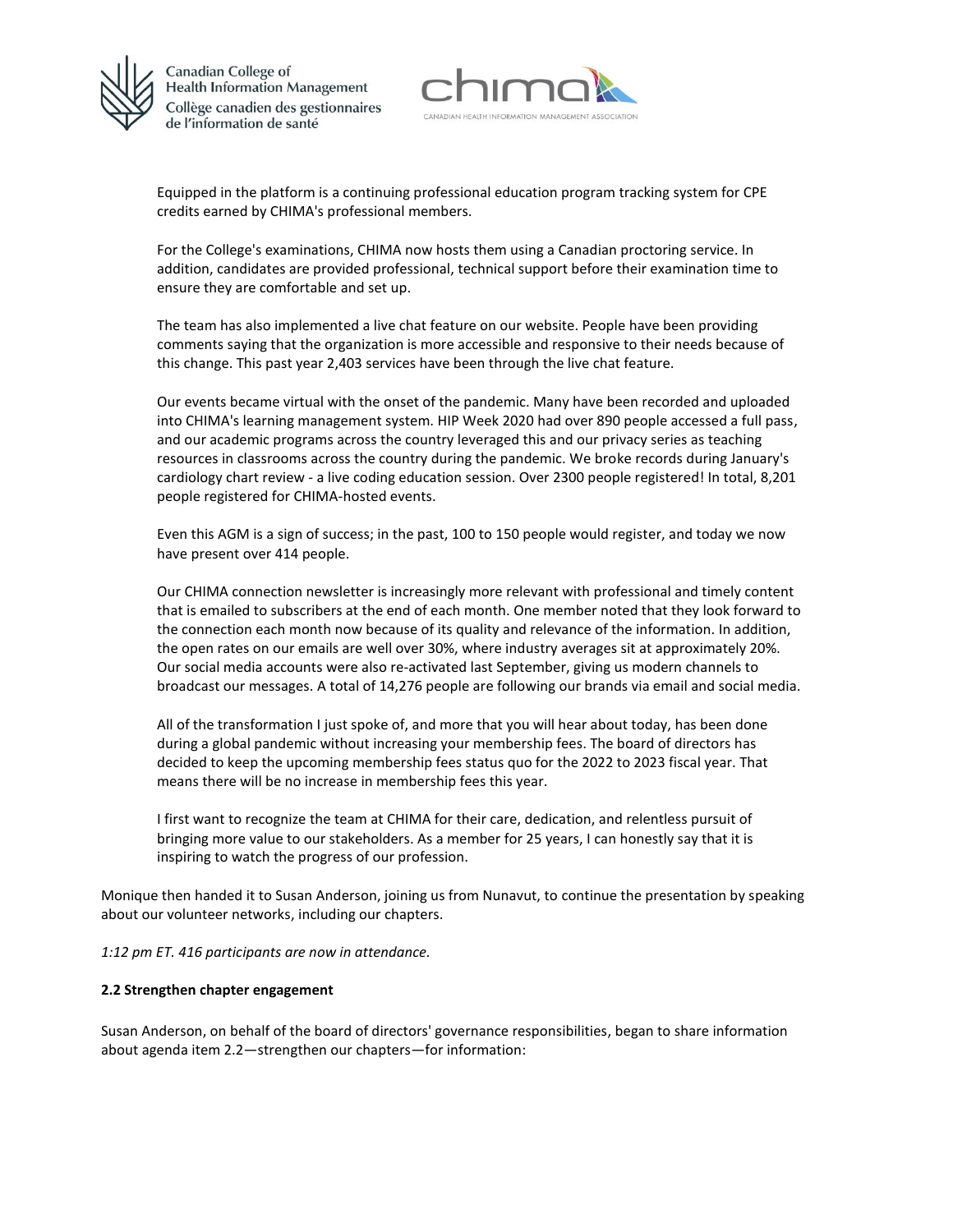



A strategic direction of ours has been to enhance the performance of the chapters. We've had more chapter volunteer applications received than ever before.

Thank you to all volunteers who helped from each region, within a practice area, or on a project with CHIMA. Community-driven efforts are pivotal to advancing the profession. Our chapter committee members and community group participants share knowledge, insights, and best practices.

This fiscal year included consultations with our chapter volunteers resulting in an organizational change with the integration of our chapter structure into operations; this change will allow for a more efficient connection between local and national conversations. We are already seeing the benefits of this change to focus more on content and less on logistics in the past few months, with privacy week and our cancer agency content being provided to the profession.

Our association chapters came together and made the decision to provide students with the ability to attend HIP Week 2020 and the Emerging Privacy Management Practices in Health Care series at no charge. As Monique mentioned, this also enabled our academic programs across the country to leverage the content as teaching resources across the country during the pandemic.

Many of the chapter committees were a part of HIP Week 2020, hosting interviews with industry leaders exploring the current state of health information in their respective provinces or territories.

Our community groups, each with their own mission, trajectory, and desired outcomes share insights that allow our association to better gauge the needs of our stakeholders and what health information professionals require in their roles.

Our community facilitators hosted fireside chats for attendees to ask questions and get involved at the practice level during HIP Week.

I look forward to seeing these community groups and chapter committees flourish. We have over 400 active leaders in our network that continue to provide support to our organization, and together, propel our profession forwards.

Susan then passed the presentation for Pat, vice-chair of the board, joining from British Columbia, to continue.

*1:15 pm ET. 419 participants are now in attendance.*

#### **2.3 Establish strategic partnerships**

Pat Visosky thanked Susan and continued the presentation:

We have been working together to establish strategic partnerships, agenda item 2.3—for information.

Our industry and educational partners support and advance the health information profession, and our community partners provide value to individual health information professionals.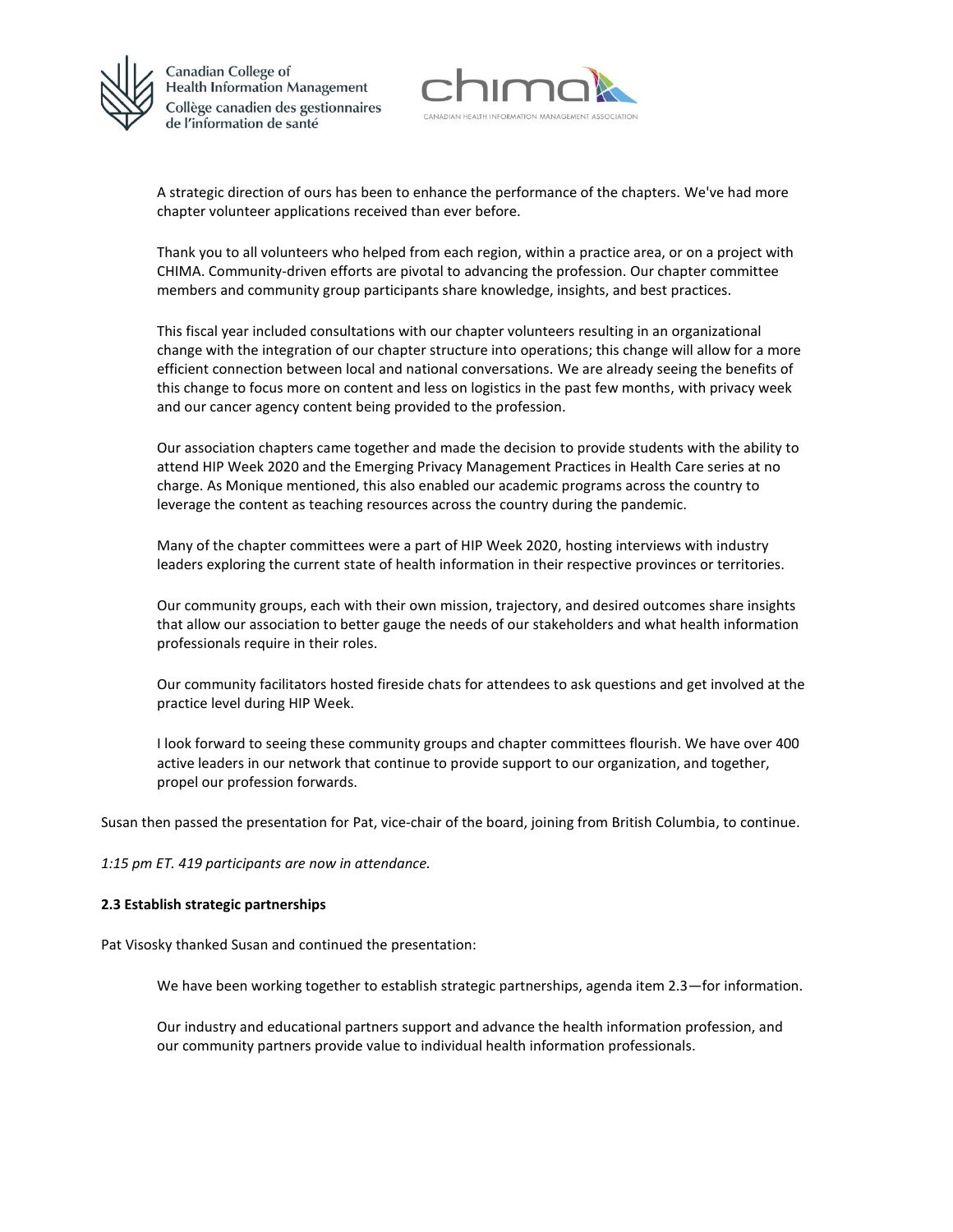



The organization's ecosystem is expanding to be more inclusive of all those who handle health information while still reinforcing traditional practice areas.

This year a proud partnership between the organization and CIHI was established. This partnership recognizes the increasing importance of Canada's health information and will strengthen how health data is captured, curated, and used. This will be done by better connecting the resources, frameworks, and standards developed by CIHI with the certified professionals who manage Canadians' health information.

This year, new strategies were explored for making continuing education more affordable and convenient for organizations across Canada. The CHIMA Annual Team Learning Subscription was developed and piloted among 11 new organizations looking to provide their employees with diverse and relevant continuing education opportunities.

Our organization now works with numerous others to strengthen the legitimacy of the profession, including 32 partners, of whom 16 events have been led. Additionally, 55 employers have posted to the job board at echima.ca. I look forward to more to come.

Susan then thanked the audience for having her speak on this topic and passed it over to Keith in Ottawa, Ontario, to continue.

*1:16 pm ET. 419 participants are now in attendance.*

#### **2.4 Innovate education and credentialing**

Keith Denny thanked Pat, and as chair of the board's Committee of the College, he began speaking about the strategic direction to innovate education and credentialing, agenda item 2.4—for information:

The Canadian College of Health Information Management is proud to be a national, not-for-profit corporation that sets the accreditation standards for educational institutions and certification standards for health information professionals in Canada.

The College, incorporated in 1972, protects the public interest by governing and regulating the professional practice of more than 4,500 certified health information member registrants. In enhancing its status as a regulatory body, the College plays an important role in advancing the health information profession by recognizing its professionals as key drivers of policy and funding decisions and, ultimately, as stewards of the care that Canadians receive.

On September 24, 2020, the Canadian College of Health Information Management released its new brand identity—one that represents integrity and confidence. This new logo acts as a symbol of knowledge and credibility throughout the certified health information workforce. The logo also captures the power of information. Health data, and the information it transforms into, has the potential to build a more equitable, more compassionate, and more informed Canada. The College's new identity is designed to act as a catalyst for conversation with Canadians—a conversation on the importance of their health information.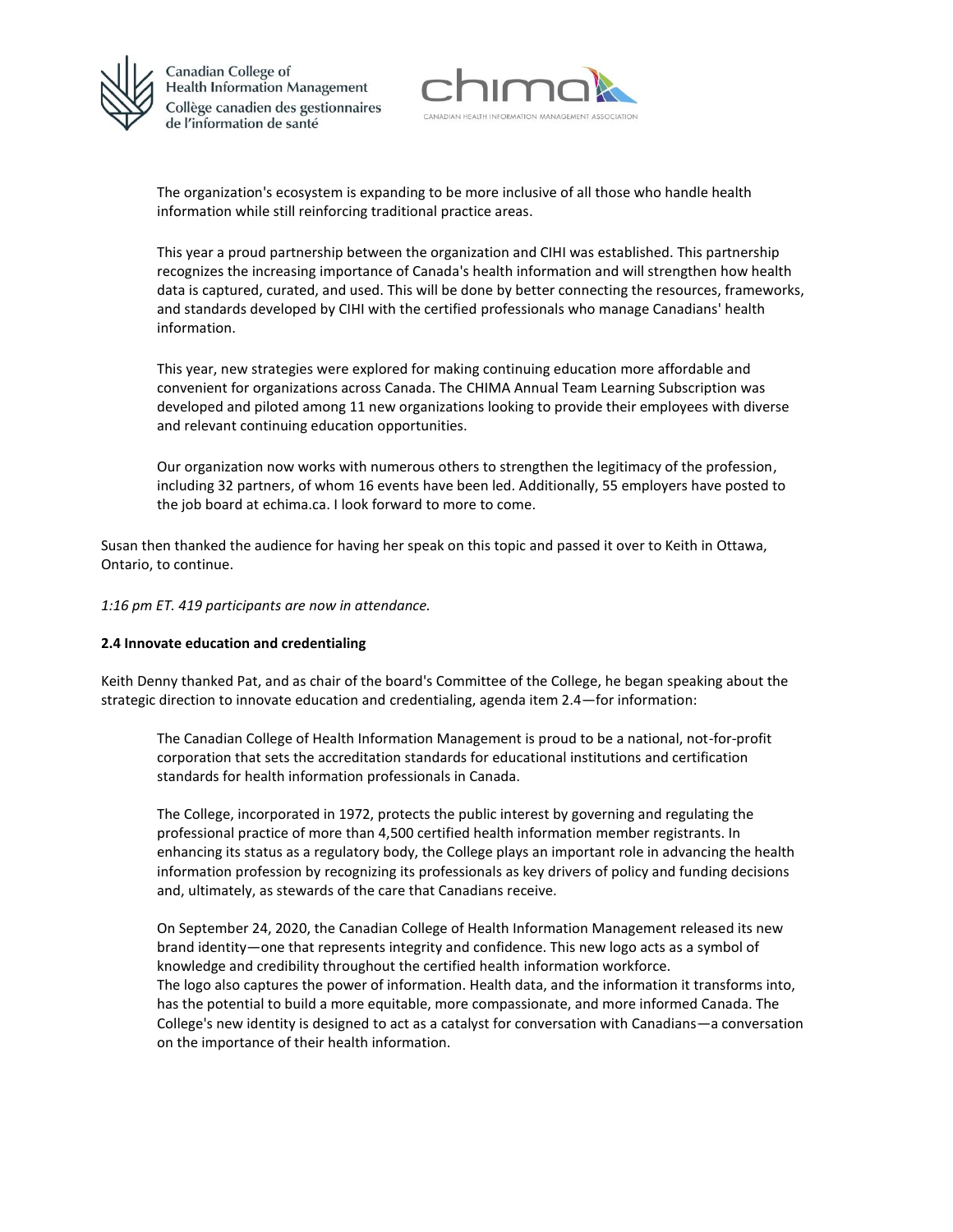



In addition, a new website was launched at cchim.ca to house information on the College's code of ethics, a registry of certified professionals, a directory of accredited programs, and the continuing professional education program policy. It also includes an open-source library for standards, research, and frameworks to be shared.

Lastly, I'd like to talk about literacy and standards for the profession and pathways to become a CHIM. The College focused on developing pathways for prospective professionals to become educated on the fundamentals of health information and then to become certified.

The *Health Information Fundamentals Curricular Standards* guide Canadian educational institutions on the curricula they develop. They are applicable to programs at the certificate, diploma, undergraduate degree, and graduate degree levels.

The *Fundamentals Framework for Health Information Programs* displayed on the screen supports the pathways to becoming a Certified Health Information Management professional, otherwise referred to as a CHIM professional. This new, modular framework allows fundamentals standards to be embedded into many programs, for example, to be paired with a degree in a recognized discipline from a degree-granting institution—a request we heard directly from you, our stakeholders. This effort sets up our work this year that Jeff will reference in his notes later in this presentation on our diploma and degree evolution.

As you can see, this was a big year for our College.

Keith concluded by welcoming Kevin Higgins as the chair of the Finance, Audit, and HR Committee of the Board to present the accountability report and finances for the organization and move a decision for approval to our membership today.

*1:20 pm ET. 422 participants now in attendance.*

#### **2.5 Accountability Report, including audited financial results**

Kevin Higgins thanked Keith and began:

Good day across the country. It is my pleasure to present agenda item 2.5, Accountability Report, including audited financial results that will be for decision.

The AGM package, including the 2020—2021 Accountability Report, was made available on June 2, 2021, for your review at echima.ca.

The combined statements of financial position for the Canadian Health Information Management Association and Canadian College of Health Information Management are displayed on the screen for the year ended February 28, 2021.

This summary statement of our balance sheet indicates that our fund balances are continuing to be positive, signalling an increased resiliency in our organization.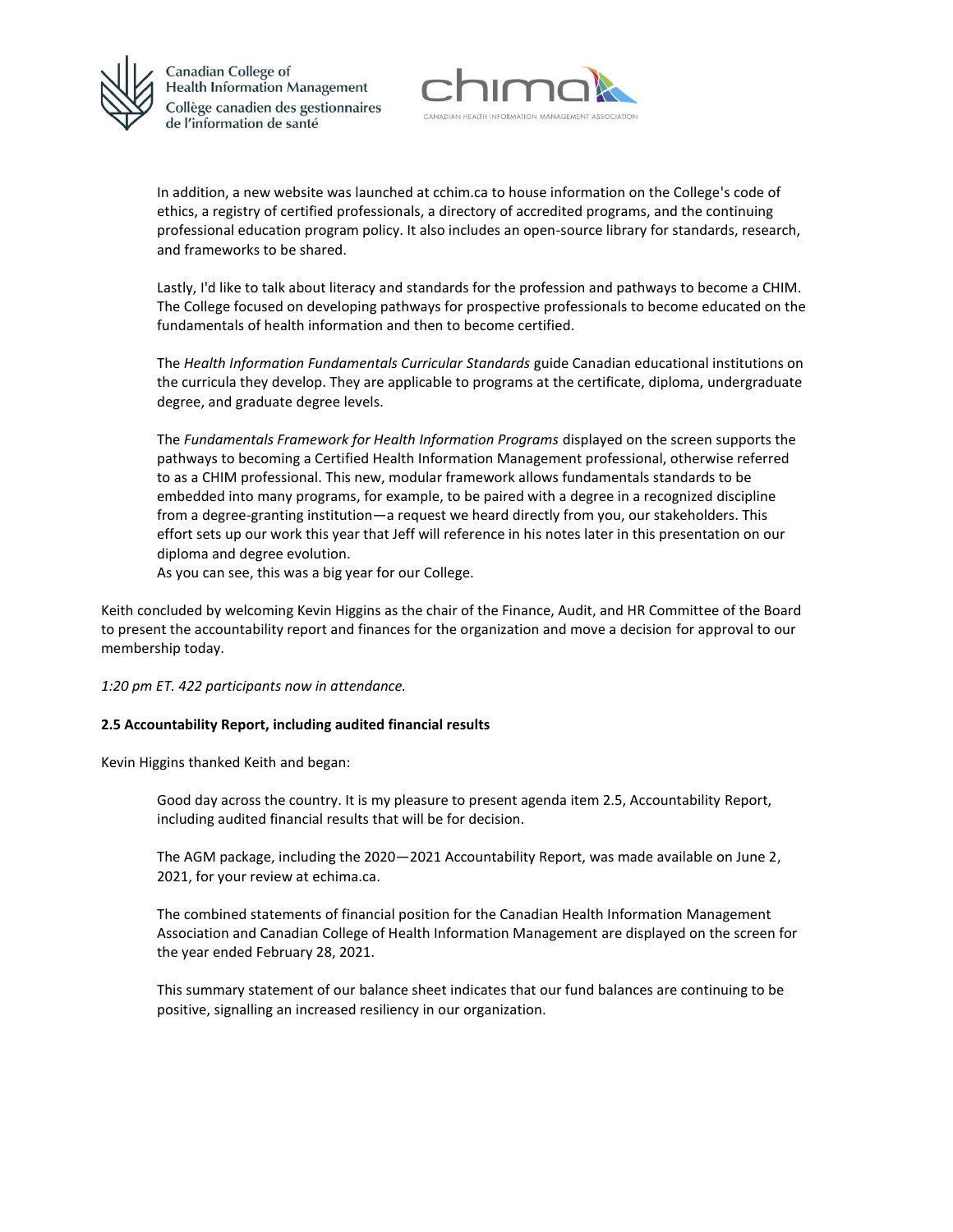



Next is the combined statement of revenue and expenses for the Canadian Health Information Management Association and Canadian College of Health Information Management for the year ended February 28, 2021.

This statement on the screen reflects a positive revenue over expenses.

We continue to focus our efforts on fulfilling our purpose as an organization, and this has meant, in some cases removing revenue from the organization to provide more value to our stakeholders. For example: Where we used to charge \$15 for access to professional practice briefs and quizzes, members now receive these features as part of membership, and we continue to curate free CPE offerings that are highlighted in our learning center. Another example, we used to charge employers to post job listings, but now this is free. This has ensured professional members have more transparency to opportunities for career growth across the entire practice of health information and increase the variety of employers that are posting.

That said, these decreases in revenue were offset with a very successful HIP Week and the launch of a robust Emerging Privacy Management Practices in Health Care five-part series. We are very pleased with our team's ability to move new products and services to market, provide additional value to members at a lower cost and diversify revenue streams within the organization.

The accountability report highlights the tremendous progress we are making across all our focus areas of the organization.

Kevin then indicated he is pleased to complete our business of the year with the approval of our accountability report and audited financial statements. Kevin continued by informing the audience that the Finance, Audit, and Human Resources committee of the board met with PriceWater HouseCoopers, the auditors have provided us with a clean opinion for the fiscal year 2021, and with that, the board of directors has approved the financial statements for the organization and now put it forward to the membership for approval. Kevin then welcomed Monique to proceed with the vote.

Monique thanked Kevin and proceeded with the motion on the screen:

The motion is on your screen THAT the fiscal year 2020–2021 Accountability Report and combined audited financials for the Canadian Health Information Management Association and Canadian College of Health Information Management be accepted as circulated.

We are pleased that Rushikkumar Patel from Saskatchewan HAS MOVED THE MOTION, and Kristin Krahn FROM Manitoba has agreed to SECOND THIS MOTION.

The poll is now open for voting. You have 20 seconds to cast your vote – if you are a CHIMA professional or retired member, please vote now. You will see a voting option appear on your screen. Please take a moment to respond to the choices provided. Your options are to approve, oppose, or abstain.

The poll is now closed. We are tabulating the result.

|  | Webcast | Total votes $= 265$ |
|--|---------|---------------------|
|--|---------|---------------------|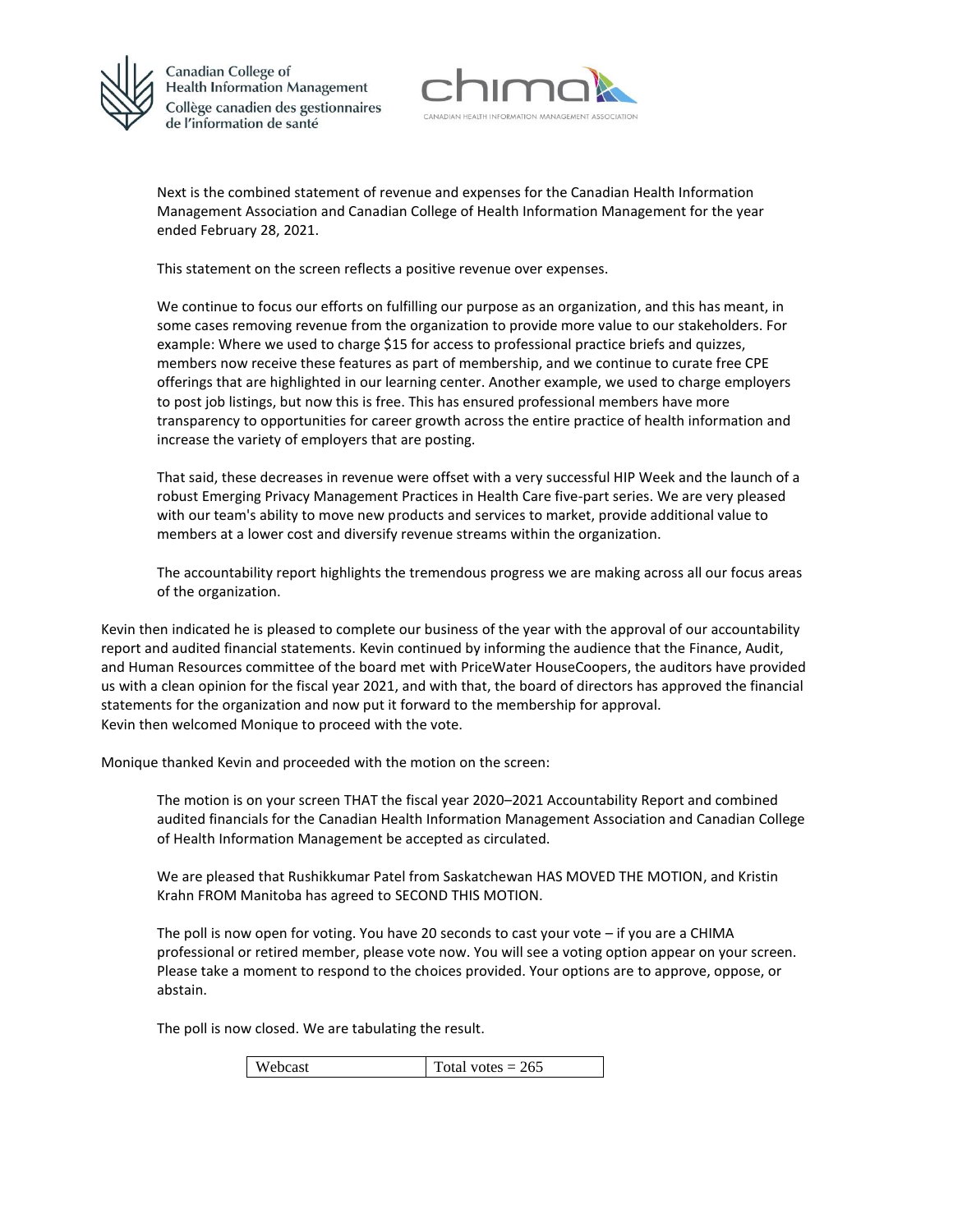



| $\text{Approved} = 265$<br>Opposed = $0$ |
|------------------------------------------|
| Abstained $= 10$                         |

The motion has been: CARRIED

Monique thanked everyone for voting and thanked Kevin.

*1:24 pm ET. 424 participants are now in attendance.*

# **3.0 THIS YEAR**

Monique moved into section 3.0 of the agenda to discuss this year ahead:

Our aim is to continue providing value to our stakeholders. It has been a time of transformation within the organization and the health information profession. I can't think of a time when health data, literacy standards, and certification had more meaning to the lives of Canadians. We are excited about this year's plans which are already well underway.

Monique provided an overview for this section that will include moving a motion to re-appoint our board for this year, then continuing with Susan Anderson, chair of the board's governance committee speaking about the development of the next strategic plan, and ending with Jeff Nesbitt going over the operating goals for this fiscal year.

Monique reminded the audience that the upcoming town hall section will be moderated by Jeff and to please be sure to submit questions. She introduced Kaitlin McNamara from the CHIMA team, who is behind the scenes curating the questions that come in.

Monique then continued with the business at hand on the appointment of this year's directors.

#### **3.1 Appointment of directors**

Monique Rasmussen proceeded with Agenda item 3.1–Appointment of directors– for decision:

The motion is on your screen THAT the directors for the fiscal year 2021–2022 be approved for the Canadian College of Health Information Management and CHIMA.

We are pleased that Heather Buckley from New Brunswick HAS MOVED THE MOTION, and Connie Fleese FROM Ontario has agreed to SECOND THIS MOTION.

The poll is now open for voting. You have 20 seconds to cast your vote – if you are a CHIMA professional or retired member, please vote now. You will see a voting option appear on your screen. Please take a moment to respond to the choices provided. Your options are to approve, oppose, or abstain.

The poll is now closed. We are tabulating the result.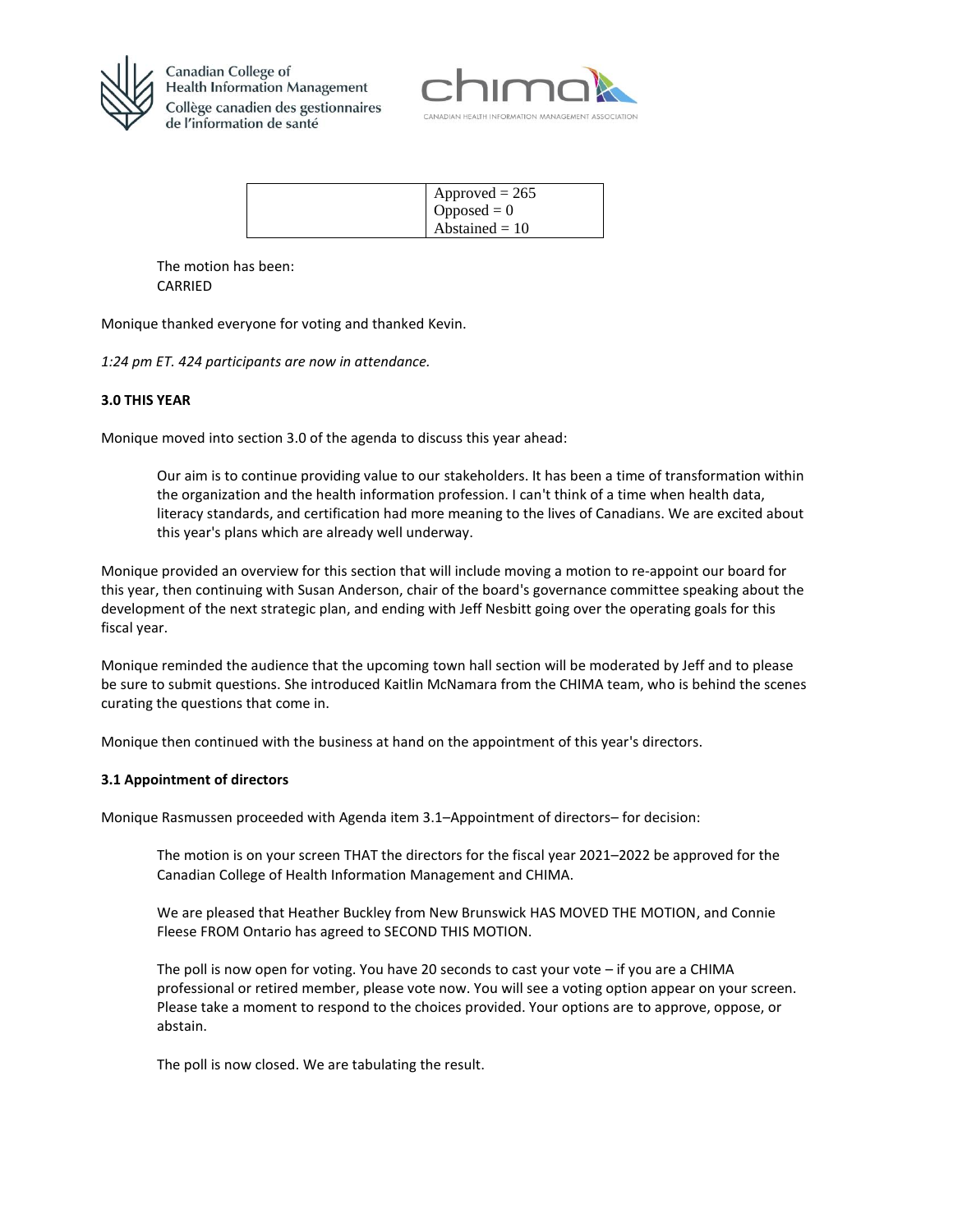



| Webcast | Total votes $= 266$ |
|---------|---------------------|
|         | $Approved = 265$    |
|         | $Opposed = 1$       |
|         | Abstained $= 20$    |

The motion has been: CARRIED

Monique thanked everyone for voting.

*1:26 pm ET. 422 participants are now in attendance.*

### **3.2 Development of the 2023-2026 strategic plan**

Monique Rasmussen called upon Susan Anderson to present Agenda item 3.2–Development of the 2023 to 2026 strategic plan–for information.

Susan Anderson thanked Monique and began her presentation:

Beyond the data, health information is the language with which Canadians' most sensitive and powerful stories are told.

In service to all the people behind these stories, we will undertake a meaningful exploration filled with diverse voices, data-driven analysis, and human-centred motivations.

Through this journey, we will discover, articulate, and plan for the future of the health information profession – drawing a road map that supports our professionals, engages our partners, and strengthens Canadians from coast to coast to coast.

As members of CHIMA and supporters of the profession, we need to hear from you.

Susan invited the audience to please visit beyondthedata.ca to find opportunities to share their perspectives on the future of the health information profession.

Susan then handed the floor back to Monique.

*1:28 pm ET. 424 participants are now in attendance.*

#### **3.3 Goals and focus areas**

Monique Rasmussen proceeded to Agenda item 3.3–Goals and focus areas–for information and welcomed Jeff to begin sharing with the audience what the CHIMA team is up to next during this next fiscal year.

Jeff Nesbitt thanked Monique and began his presentation: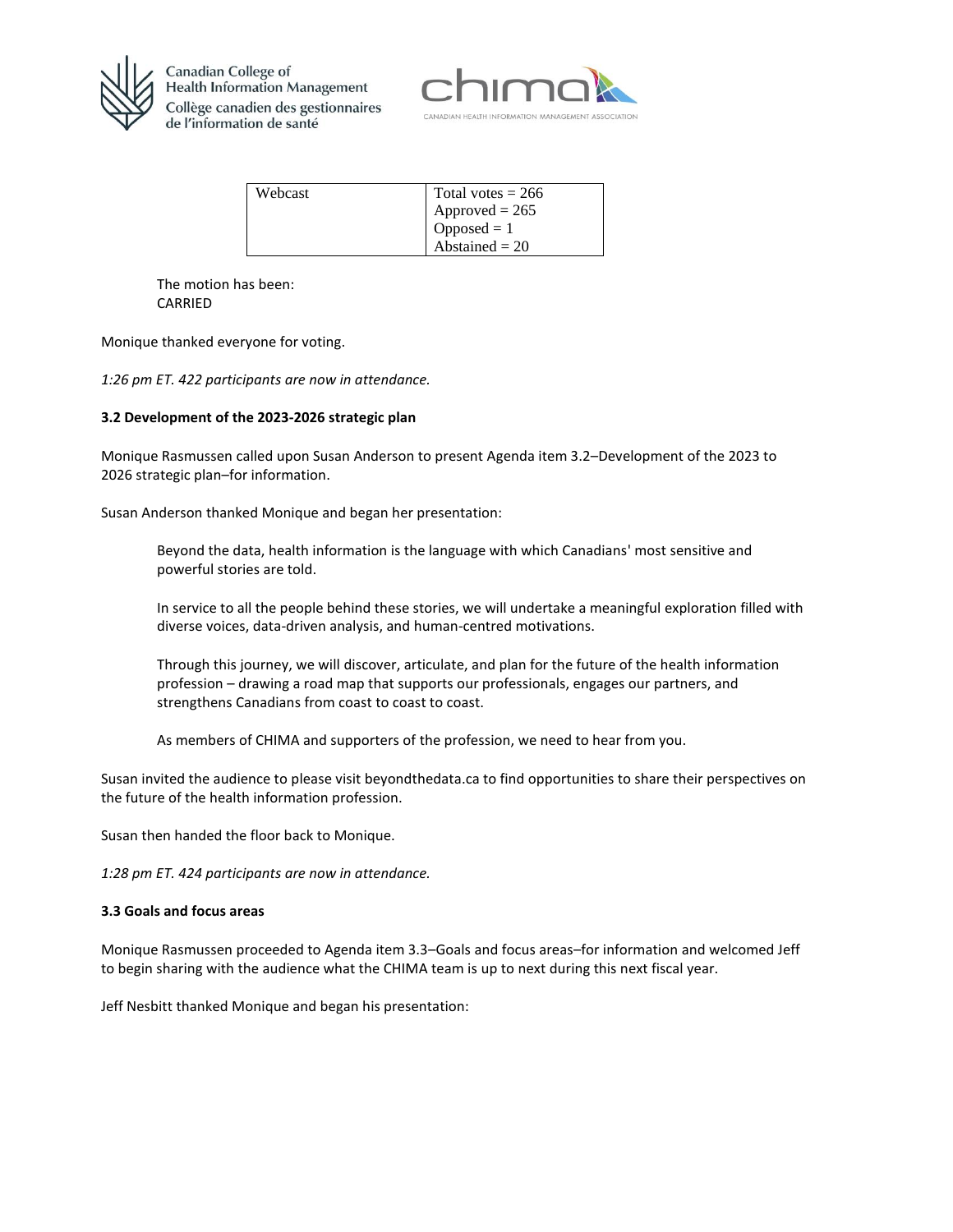



As you've heard in the presentations today, over the past couple of years, we have advanced how we deliver value to our stakeholders. This is underpinned by a culture that balances listening, acting, and being of service to people.

The organization is now structured into focus areas to deliver on partnerships and external relations, community, marketing, health information operations, and administration as a basis for our next stage of growth. We have people on the team from across Canada–health information professionals, nurses, association executives, design, brand, financial and legal experts–all bringing their diverse perspectives to the table to advance a healthy Canada enabled by quality health information. It is this diversity of perspectives that are fostering new ideas and a conscious effort to be more inclusive of an entire profession.

To leverage some wording from last year's accountability report, as a profession, we have moved from a place of vulnerability–to a place of opportunity, and people are starting to take notice.

So, let's talk about where we are going this year and how all of us can continue to be part of this exciting change across the country.

The organization puts innovation, learning, and continuous improvement at the forefront of its initiatives to provide more value to stakeholders. Ultimately, we have been able to deliver better outcomes through lower costs, thus increasing value.

We have been able to remove revenue to provide more value to members through affordable offerings while at the same time investing in new products and services to advance the profession. As Pat mentioned, a great example of this is our Annual Team Learning Subscriptions which provides professional development content to employers and their people on a subscription-based model.

When evaluating opportunities to advance, we look to deliver a few key high efforts, and high impact outcomes and then find ways to make a difference by producing many low efforts, high impact offerings. This is providing us with the opportunity to make some big gains but also take those necessary important smaller steps to constantly deliver value to our stakeholders.

Through the next few slides, I will touch on a number of these expected outcomes.

While the organization is currently humble in scale, it is massive in scope. There is a balance between making a grand, national impact and representing grassroots, local communities. Health information shows how one person's actions can impact an entire community—and how a community can impact an entire country. Likewise, our work must move through our stakeholders with resonance, influence, and trust.

We now have over 400 professionals engaging with our organization through chapter, community, and advisory groups in an ongoing manner. Our approach is to create a structure to encourage engagement to create broad-scale engagement, and we will be building on the success.

As we continue to build pathways for inclusion and engagement, we welcome you to get involved. Volunteer with your local chapter or join a community group like the CHIMA Information Governance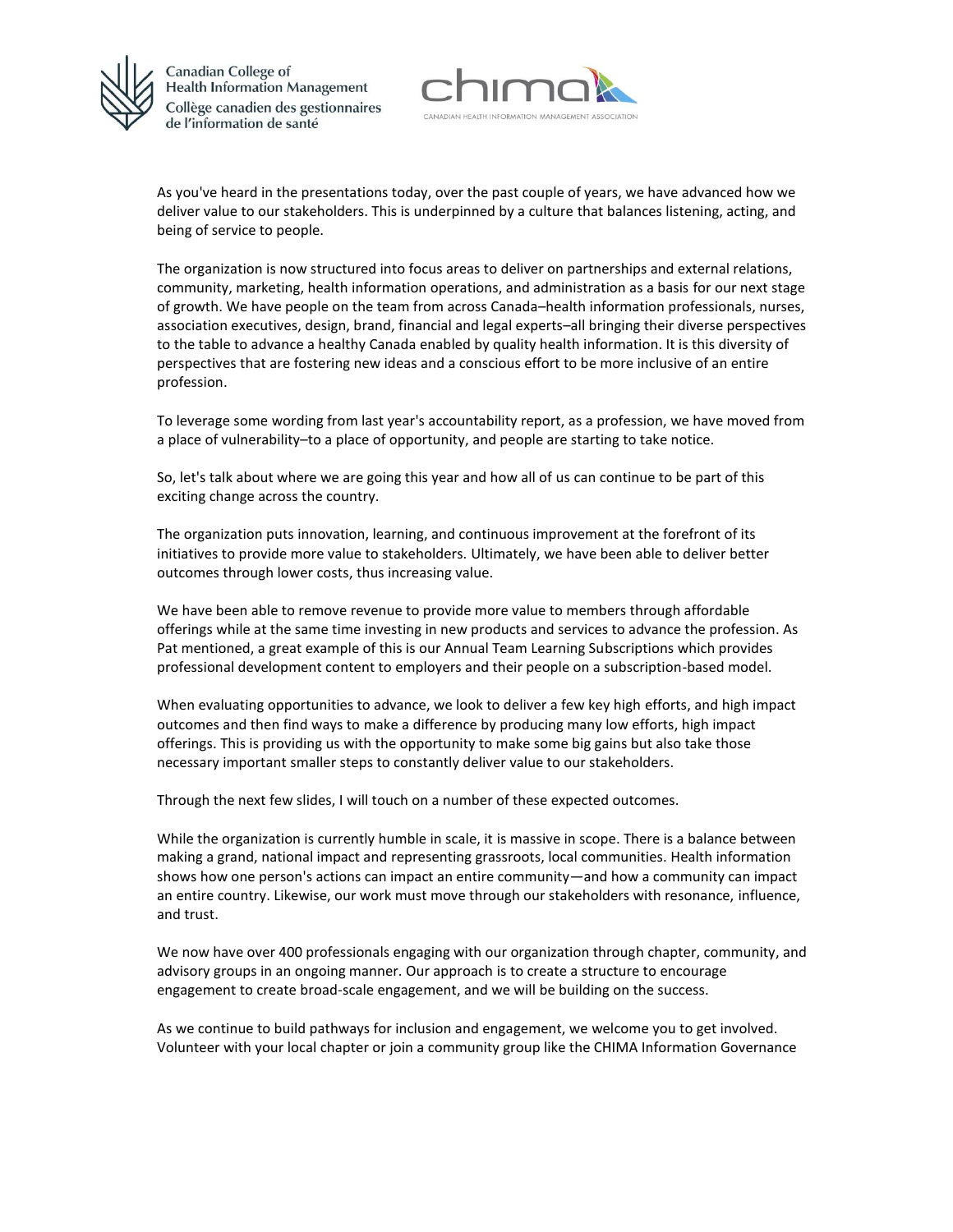



Community chaired by Eric Sutherland. There are others, such as terminology standards with Kelly Davison or clinical documentation improvement with Rita Parmar.

Our next step during this year will be to take our learnings from these community groups and bring that into our chapter structures. We will be hiring fractional community facilitators, similar to Kelly, Rita, and Cassondra, who I mentioned earlier, from different regions of Canada, that will work with our chapters to help advance the profession. We are excited this fall to formalize these structures that will more closely link our local and national efforts.

Finally, this year we are excited to be evolving our digital platform and will be launching a fully integrated events module and a more interactive virtual meeting experience. As well, we will be extending our platform to pilot online community forums that will underpin our national volunteer efforts. Forums will allow conversations to take place in real-time for members and other stakeholders to advance their knowledge and share ideas. This change will allow for increased collaboration and provide a more inclusive network of different perspectives across the country.

These efforts of inclusion and engagement have set the stage for an increase in the opportunities for health information professionals.

Our professional designation continues to grow and resonate not only across many roles and systems in healthcare – such as primary care, digital health, long-term care, cancer care, or acute care – but as many of our members know, it is now being recruited by industries across all sectors. From Pharmaceuticals to justice and technology to insurance, our designation is gaining relevancy.

We are achieving success in this regard because we are asking how we can be of service to others through meaningful and well-structured partnerships. Partnerships from last year should come to mind, such as Women in Communications and Technology, the Canadian Institute for Health Information, Canada Health Infoway, Blackberry, and SNOMED International, as just a few examples from this past year of success. This year we will deepen relationships with our existing partners and seek out new partners that can help us advance the profession.

The same is also happening with the College. Where in the past, we have 1-2 educational institutions interested in working with The Canadian College of Health Information Management, with our new partnership approach and re-positioned brand, we are now in active discussions with dozens of universities and colleges across Canada that are interested in helping.

Finally, a true sign of success is the early steps to be included at decision-making tables. We were invited to sit on and continue to contribute to the Pan-Canadian health data strategy for Canada chaired by Dr. Vivek Goel, which was kicked off late last year by Dr. Teressa Tam. The first report was published last Friday on our social media channels. We know our professionals are now sitting at tables across the country to help inform government policy and advance standards. We are engaging government agencies to build relationships and educate them on how we can help advance their objectives.

Ultimately, this approach allows us to learn and grow while increasing our influence and building the legitimacy of our profession across a broad ecosystem of industry, academic, and sectors.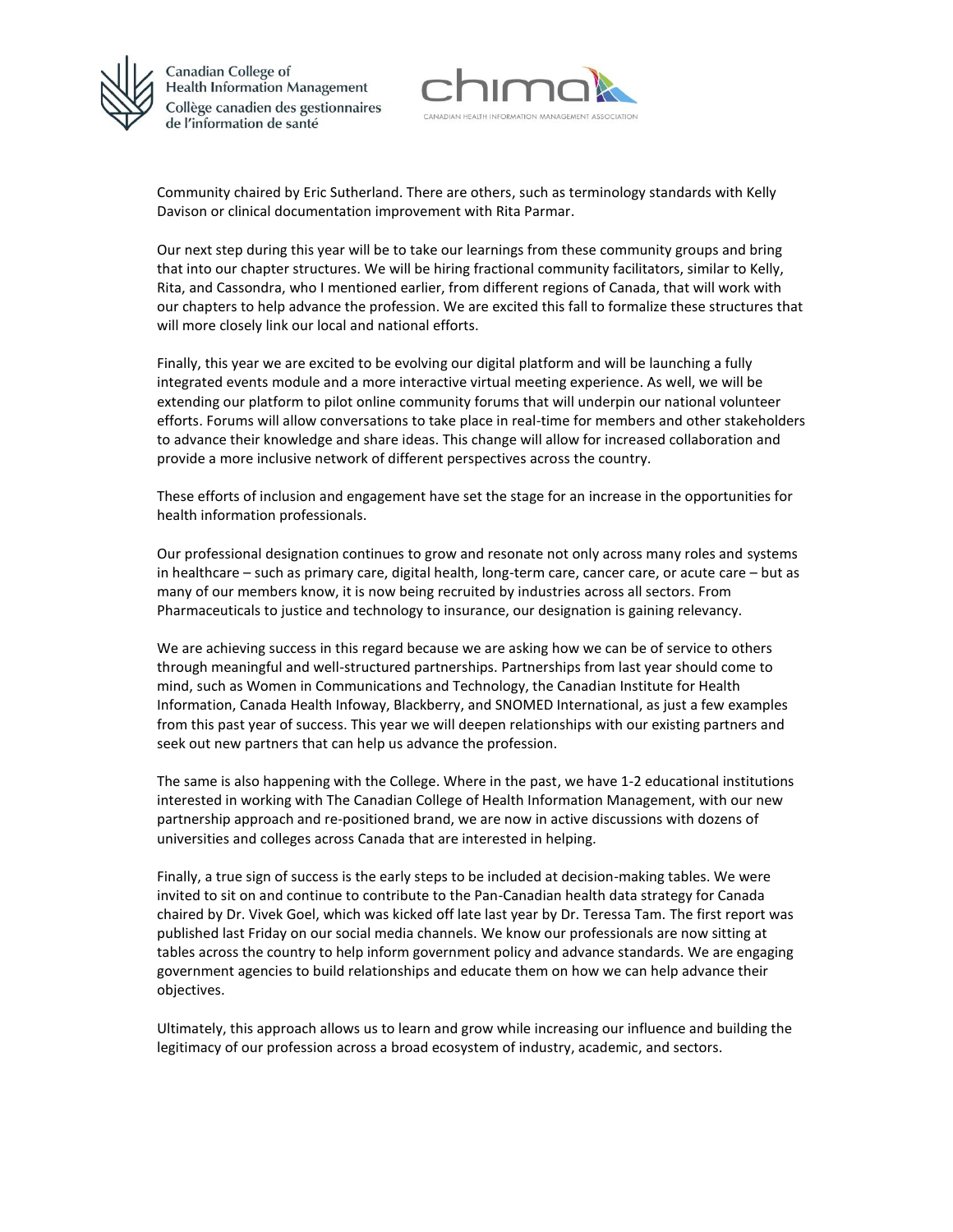



Finally, while industry demand and awareness are increasing, we have in parallel been advancing the standards and supply of talent that will move into the profession.

This year, as Keith mentioned, we are building on our health information fundamentals standards by extending them into our accredited diploma and degree structures. Our approach is to continue to ensure our newly certified professionals can work in many roles across the country, from epidemiology and business analyst roles in SK to data analytics roles and coding and classification roles across the country. We have built these new accredited standards with the input from industry professionals and educators, and we appreciate their help.

We are then complimenting this approach with more specific learning on the professional development side for members. We are excited about CDI week approaching, HIP week, and we are pleased to announce today that we have both a new leadership series and career series that will be launching. These new series will be interactive with participants. We are also pleased to be working on more coding chart reviews, a few modules on decision support and analytics, and finally, we are in discussions to provide diversity, equity, and inclusion professional development sessions for our profession.

We recognize that many of our members have diplomas and wish to advance to a degree. We have found a tool that you can use to look at where you graduated from and where you might be able to go to get a degree where your diploma will be recognized. In addition, we are also delighted to announce the successful accreditation of the Johnson Shoyama Graduate School of Public Policy and their health information master's program based on our health information standards. This the first fully accredited health information master's program in Canada. But I want to pause on this and highlight a key feature of this Master's program. If you hold a diploma and an active CHIM designation and have work experience, you can qualify for admission. You do not need a bachelor's degree as an entrance requirement.

I would like to thank everybody on the line for your involvement, passion, and commitment to the profession. Thanks for being part of the positive change–it is inspiring.

Jeff concluded his presentation and handed it back to Monique to open up the town hall portion of our agenda.

*1:39 pm ET. 426 participants are now in attendance.*

#### **4.0 TOWNHALL**

Monique Rasmussen thanked Jeff for the overview and for explaining WHY we are focusing on these goals commenting there is a significant amount of thought behind the design of these outcomes being delivered. On behalf of the board, Monique expressed their gratitude to members of the entire team's dedication, communities, partners, and other stakeholders that are advancing the profession.

Monique moved to section 4.0 on the agenda, the town hall.

*1:39 pm ET. 424 participants are now in attendance.*

#### **4.1 Question and answer period**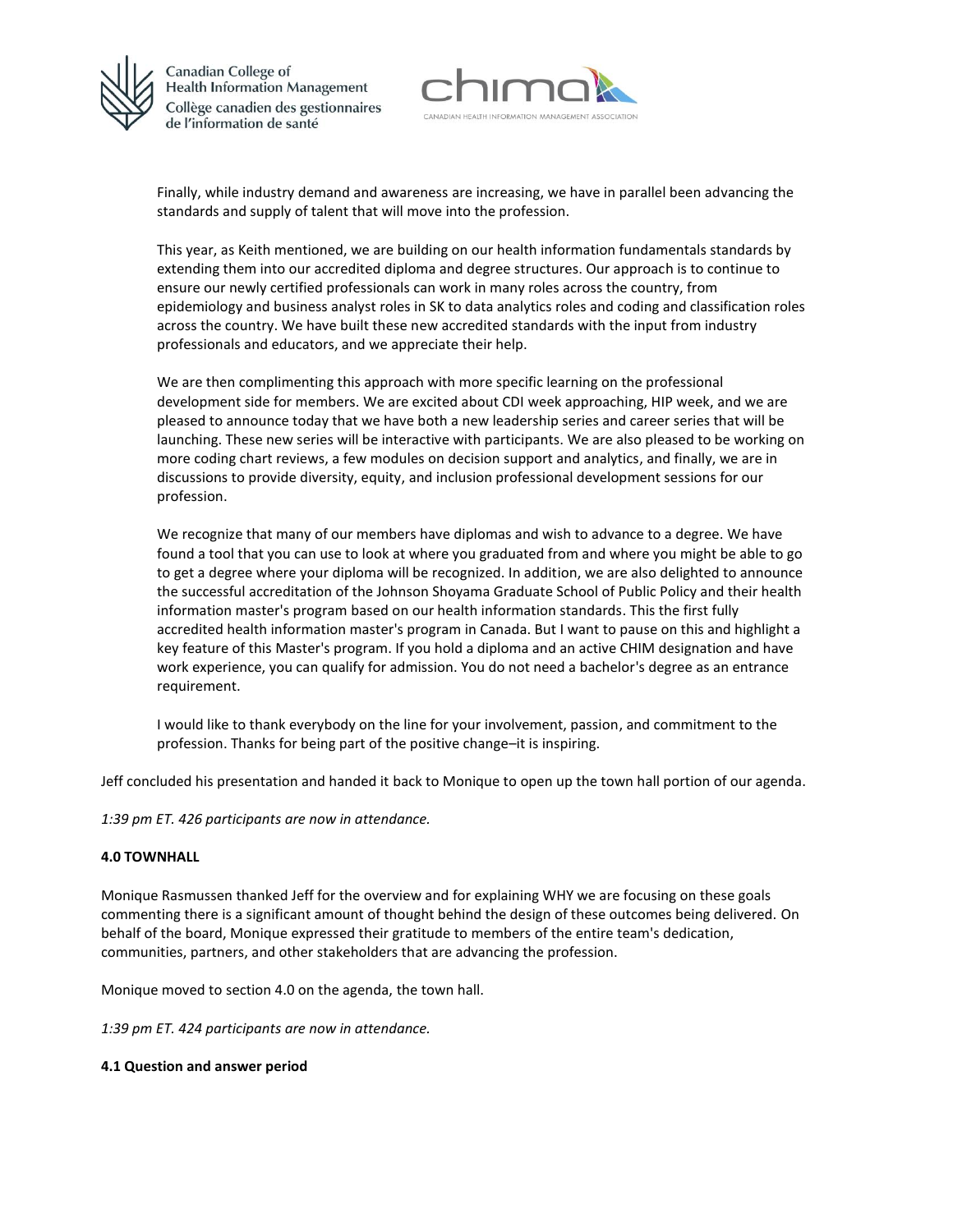



Monique Rasmussen opened Agenda item 4.1–Question and answer period– for information and welcomed Jeff, the session's moderator, to begin.

Jeff Nesbitt thanked Monique and welcomed attendees to submit questions through the questions pane, referencing the image on the screen for assistance locating the feature.

Jeff informed those in attendance that questions will be prioritized, and if we are unable to get to all the questions during this section of the agenda, we will publish many answers on the CHIMA blog in the coming weeks.

Jeff started with a question that was submitted during the registration process:

1. What is being done to increase the number of jobs available for CHIM professionals during the pandemic and when EMRs are taking the place of paper charts?

Jennifer Bennett provided the response:

Great question. We believe the health information profession will continue to advance as different sectors accelerate their digital health infrastructure.

Especially due to the pandemic, we see increased demand across sectors, industries, and organizations for the competencies and skills found within our profession. Our certified professional members are being recruited into traditional practice areas such as classification and coding, records management, privacy, and release of information, as well as new areas like research and analysis, data quality, informatics, and more.

Outside of acute care, there are roles in primary care, public health, and long-term care. Karen Brule of Alberta Health Services was featured in the last CHIMA Connection newsletter to discuss the growing importance of information governance as a practice area. In addition, as many of our members know, these opportunities now sit outside the health system. For example, we've featured a story on our blog about Tahmina Minhas, who works at a tech company called MedChart. We've featured our colleagues working in animal welfare and even the justice sector. So my advice to you is to read these stores. They were being thoughtfully curated and shared to provide different perspectives—job opportunities you might not have previously considered.

To connect our members to these opportunities, CHIMA has been building partnerships and sitting at the table on advisory groups to educate people about the profession. And, in clear view for our members, we have opened our job board to provide free job listings ensuring employers have easy access to find talent. If you are a CHIMA professional member and have not checked the job board, please go to echima.ca and look at the various roles and opportunities listed. It is remarkable.

All these efforts from the College and CHIMA are being made to connect our profession with career opportunities. And through the new website, we've increased accessibility for members to be able to explore and learn about the future.

Jennifer thanked the audience for this question and the opportunity to speak to it.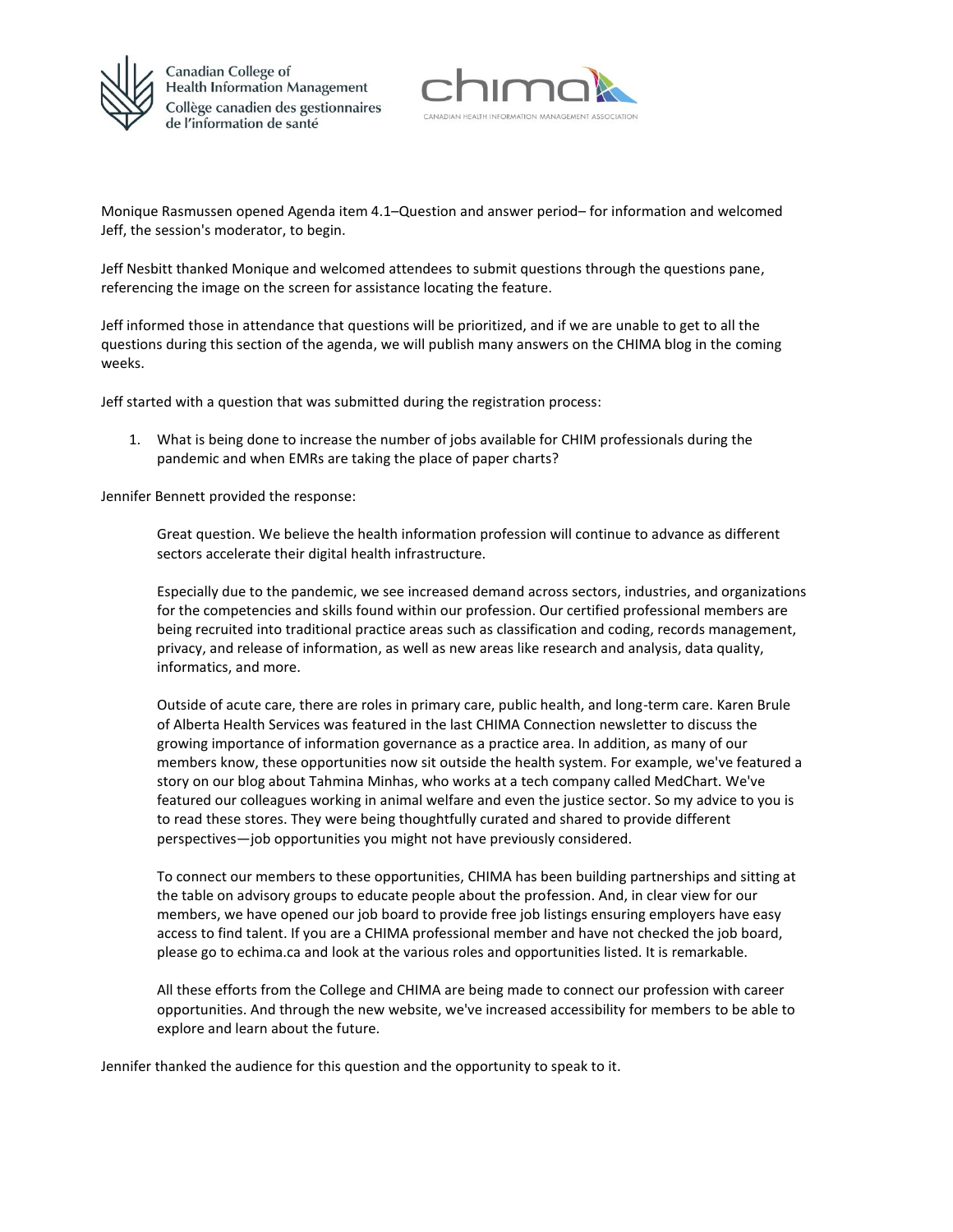



Jeff continued and indicated many live questions were coming in regarding ICD-11.

2. Jeff asked Keith to speak to if there is an implementation date for ICD-11 and to comment on the Collaborating Center and how the College and CHIMA fit with that to engage the profession going forward in this dialogue:

#### Keith responded:

Thanks, Jeff. I'll start with the ICD-11 piece and wind my way through to the Collaborating Center.

This is a great question. No, we don't currently have an implementation date. ICD-11 officially becomes the new edition in January of 2022 to replace the  $10<sup>th</sup>$  edition becoming the new global standard for coding health information and causes of death. But I want to pause to be very clear that January 2022 is not when ICD-11 will be implemented in Canada. ICD is developed and regularly updated by the WHO. Canada is a member state of the WHO. In part of its constitution, WHO has something called nomenclature regulation. These regulations commit member states to use the latest version for morbidity and mortality statistics.

On the other hand, the WHO doesn't enforce implementation, and it doesn't set timelines for countries to implement. Member states will essentially implement when they decide to, at their own pace, according to their own needs, capacity, and resources. There will be different mechanisms for making those decisions in different countries. Our colleagues at Statistics Canada will work with their stakeholders to make decisions about the implementation of mortality, I don't speak to that because that's the statistics Canada piece, but I'll come back to how we work together in a moment. At CIHI, we work with our stakeholders, and we also work with various collaborators, CHIMA and the College being one. We also have a number of academic collaborators to assess the implications of health system implementation, and that's going to support the decision-making that I referred to earlier. For more information, you can check out the CIHI website. We have a number of videos and resources on the website about ICD-11. The bottom line here is that the provinces and the territories themselves will ultimately make decisions about implementation. There will hopefully be pan-Canadian mechanisms for that, but they're the ones who can make the decisions for that; they're the ones with jurisdiction in health care. And I would say we're a number of years away yet from implementation.

The other piece I wanted to add is that earlier this year, in March, CIHI was designated by the WHO as the host agency for a WHO collaborating center for health, and we're very pleased about that. It's something we're doing in partnership with Statistics Canada. Because we can work closely with Statistics Canada through this new collaborating center, it will make it much easier to align our joint work and our work plans on ICD-11. So watch out for more about the collaborating center in the future.

Another piece of this is that in the fall, around the time we launched the new College brand, we also announced the strategic partnership between CIHI and CHIMA and the College. Now because we have this new collaborating center, an additional dimension to this is the strategic partnership between the College and the Collaborating center, and that's going to give us a solid basis for the collaborating work on ICD-11 like education, training, and workforce preparation, so there is an exciting coming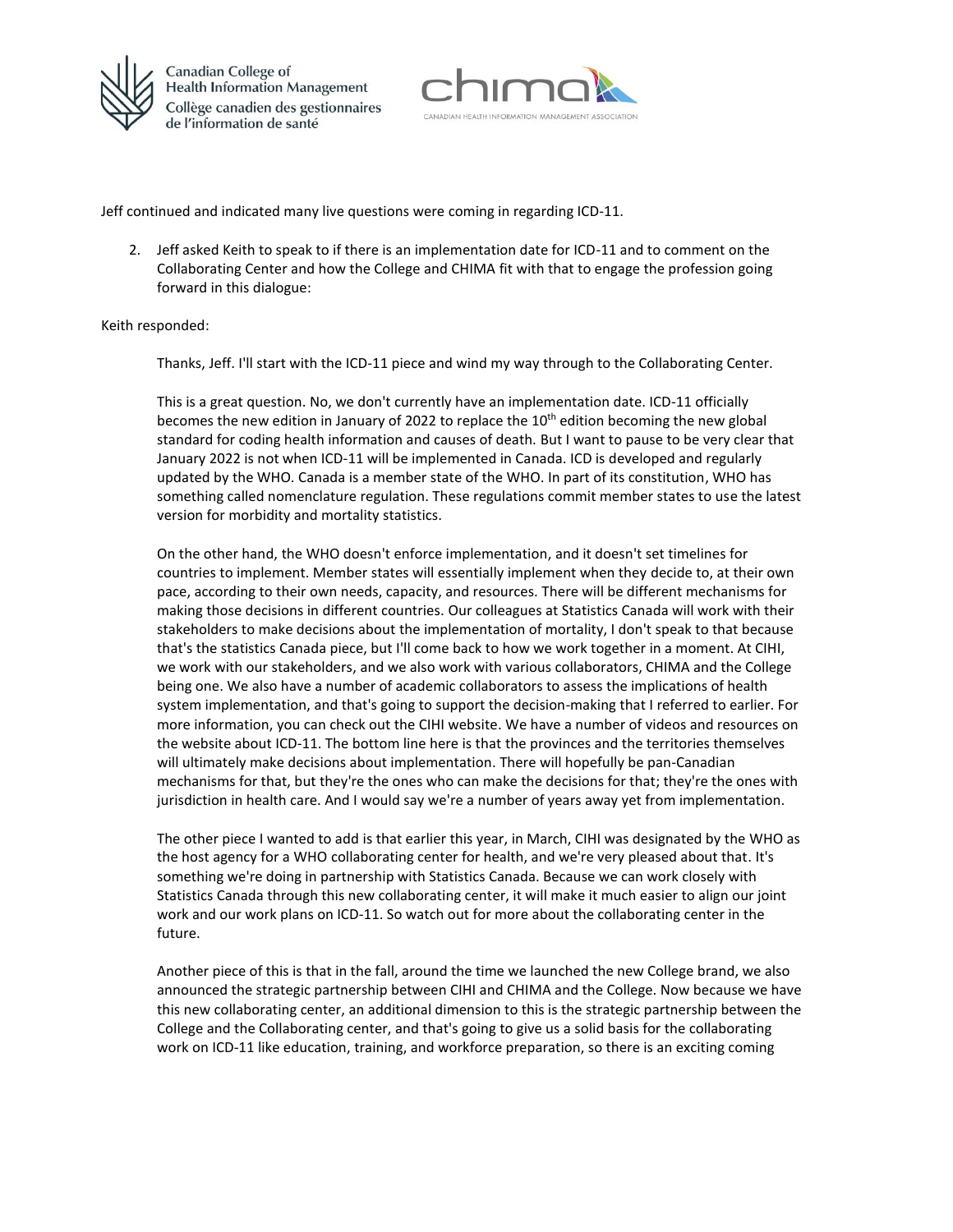



together of pieces here that will lead to much stronger preparation and alignment than we would have had with these issues in the past.

Jeff thanked Keith and continued with another live question, indicating many questions were coming in about this and offered to provide the response:

3. Can you provide more clarity around the Master's degree?

### Jeff responded:

The Master's degree is offered by the Johnson Shoyoma School of Public Policy. It's a joint organization between the University of Regina and the University of Saskatchewan. Their programming is built for people that work, it's built through their professional side, and a lot of it is online.

### Monique added:

Yes, I'm lucky enough to be enrolled in this Master's program and started this winter, and I encourage those interested in checking out the information about it. I've signed up for another course in the fall.

Jeff added that he had the opportunity to present to the second-year students in the Master's program and they found tremendous interest in the CHIM certification and the opportunity to come into a profession such as this with certification in health information.

Jeff continued with another question:

4. To what extent do you see future collaborations with other organizations and fields to increase the public visibility of HIM?

#### Susan responded:

We are continuing to broaden our partnerships as we communicate the value and advocate for the role certified health information professionals have to other groups in healthcare and to industries beyond healthcare that touch health information in some way. We've been initiating conversations and are now being actively invited to the table with decision-makers across Canada, like the Public Health Agency of Canada, for example.

For some employers, the appetite for certification standards in health literacy has increased dramatically. For others, they still need to notice and advance to keep pace with the changing roles within the profession. We see establishing partnerships as a key priority and one of our strategic directions. As an organization, it allows us to expand our offerings for our professional members. Our advancement last year alone added key partners such as SNOMED International, CIHI, Canada Health Infoway, and many others, demonstrating we are wanted and needed as part of the conversations occurring around health data, our most personal information. And being at these tables allows us the insight to keep our members set up for success as we move into the future.

Susan thanked Jeff and the audience for the opportunity to speak to this.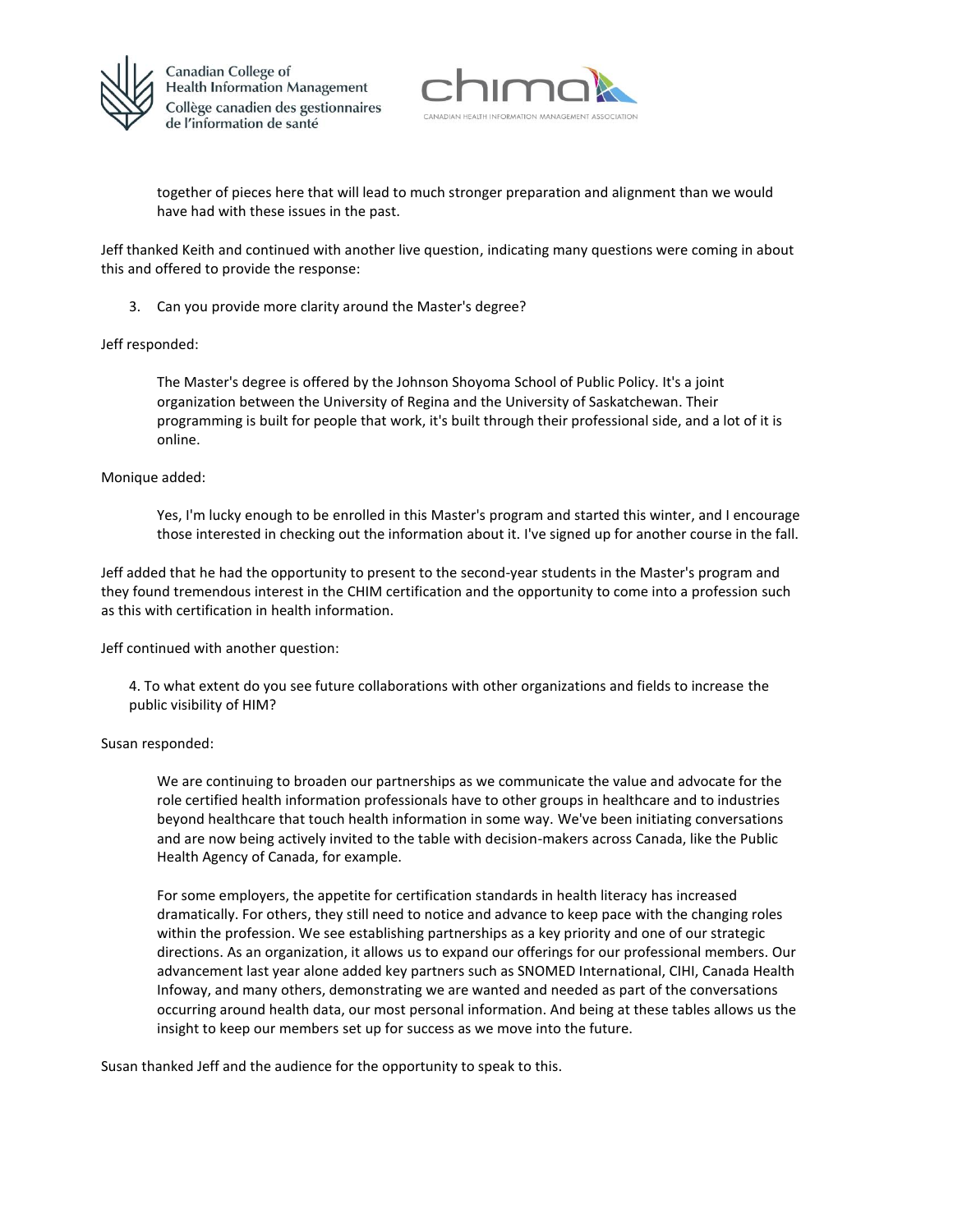



Jeff added that CHIMA has a full focus area dedicated toward partnerships this fiscal year as it's a big area for us to continue advancing.

Jeff continued with the next question:

5. This one talks more about fundamentals and its construction and comes in from Deena, a First Nations Health Authority Manager in British Columbia. She asks, "will the College be embedding (are have they already) OCAP(r) in the curriculum? Furthermore, has CHIMA approached FNIGC \*First Nations Information Governance\* regarding partnership and OCAP education sessions?"

#### Jeff responded:

The construction of fundamentals is built in such a way that ethics, diversity, equity, and inclusion are not a topic but they run vertically woven throughout the entire fundamentals curriculum allowing programs to evolve and imbed opportunities for learning and engagement not only in the curricular side but also in the use cases, and storytelling and so the new fundamentals design put forward has modelled that. I sit on the Pan Canadian Health Data Strategy expert advisory group, and the first nations information governance organization is also on that. This has allowed us to discuss opportunities with First Nations groups, and we are making a connection there. It is a focus of ours to make sure the profession evolves and can be inclusive. I want to open it up to any of the board members on the panel to add any further thoughts.

Susan Anderson added further comments:

In my role in Nunavut with the government of Nunavut, the nation-to-nation partnership with the Inuit peoples is this sort of connection, and collaboration is vital to everything we do daily. The CHIMA organization is a strong reflection of how we engage and include going forward as an organization.

Jeff closed the townhall session and passed it back to Monique for the final proceedings.

1:56 pm ET. 419 participants now in attendance.

### **5.0 ADJOURNMENT**

Monique thanked everyone and proceeded to the last section 5.0 of the agenda—adjournment.

First, Monique gave some final comments:

We are moving into the final years of our current strategic plan, which takes us to 2023, and the exceptional gains of CHIMA and the College are demonstrated across all our priorities.

Thank you again to my fellow directors, Jeff and the team, and everyone here on the line today. As you've heard, you are contacting us more than ever before, asking how you can become a part of the change you see occurring. I'd like to recap the ways: Volunteer with a local chapter, participate in a community group, provide a student with a practicum placement, offer to be a guest speaker through one of our accredited programs, post a job, partner with us, sign your employees up for an